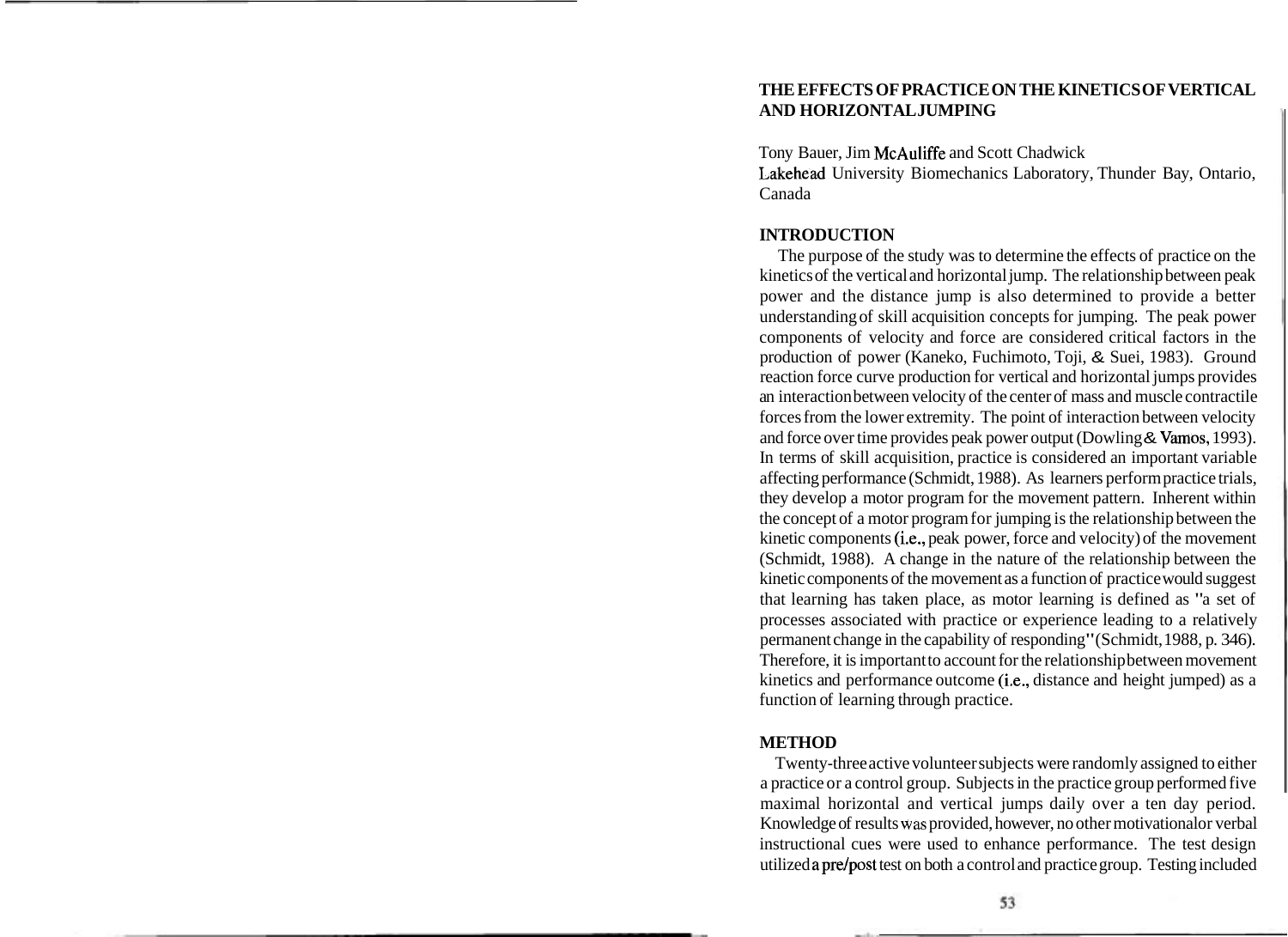the mean result of three maximal vertical and horizontal jumps from an AMTI force plate. Vertical and Horizontal distance measures were taken from a vertical jump stand and horizontal tape measurement. Vertical force output was measured from the Fz (vertical) plane. Horizontal jump measures were computed as the resultant output from the Fx (horizontal) plane and Fz force plane. Vertical and horizontal distance, peak force, peak velocity and peak power measures were provided from the software output.

### **RESULTS**

The pre/post test mean differences in displacement, peak power, peak velocity and peak force were used to determine the effect of practice on the kinetics of horizontal and vertical jumping.

Horizontal Jumping. A two-way (test by group) Analysis of Variance (ANOVA) was calculated on the displacement scores. There was a significant main effect for test  $(F(1,21)=10.09; p<0.01)$ , however, there was group main effect. The interaction failed to reach significance at the  $p<0.05$  level, however, the interaction approached significance  $(F(1,21)=3.00; p<0.09)$  (Figure 1).

Two-way (test by group) ANOVA's were calculated on the peak power scores and the peak velocity scores. Both analyses yielded a significant main effect for test  $(F(1,21)=7.94; p<0.01)$  for peak power and  $(F(1,21)=6.93; p<0.02)$  for peak velocity. All other main effects and interactions failed to reach significance at the  $p<0.05$  level (Figure 2 and 3).

In addition , a two-way (test by group) ANOVA was performed on the peak force scores. The tests of the two main effects and interaction failed to reach significance  $(p>0.05)$ .

Vertical jumping. A two-way ANOVA was calculated on the vertical displacement scores. There was a significant main effect for test  $(F(1,21)=13.29; p<0.01)$  and a significant interaction  $(F(1,21)=4.46;$  $p<0.05$ ). The main effect for group failed to reach significance ( $p>0.05$ ). Post hoc Tukey HSD for unequal N's were calculated to determine the nature of the interaction. The post test displacement scores for the practice group were significantly different from the post test results of the control group and the pre test scores for the control and practice groups  $(p<0.05)$ . All other pair wise comparisons failed to reach significance (p>0.05) (Figure 4).

Two-way (test by group) ANOVA's were calculated on the peak power, peak velocity and peak force scores. All main effects and interactions failed to reach significance (p>0.05).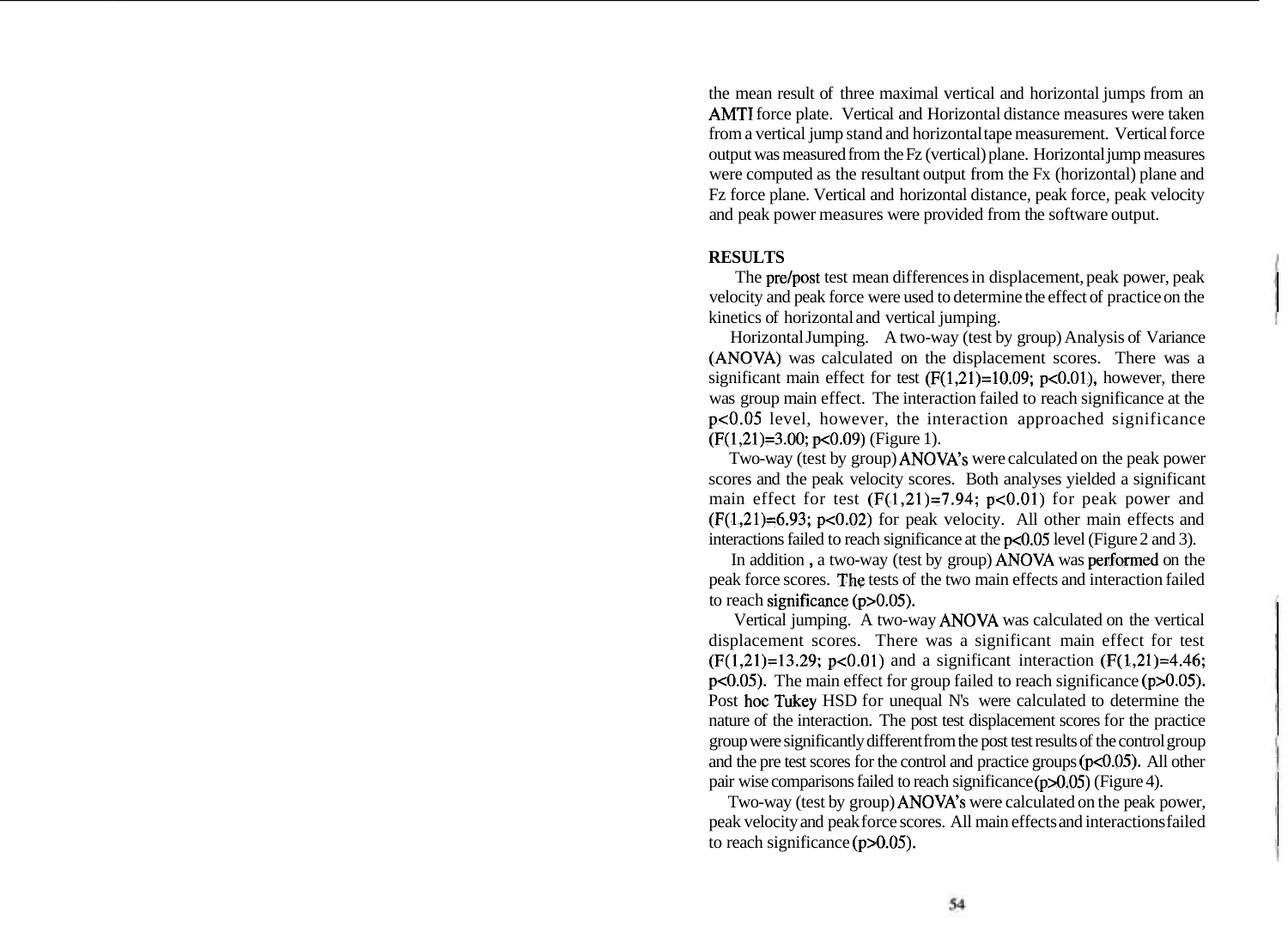

### **DISCUSSION**

The results of the present investigation suggest that vertical jump performance can be increased (see Figure 4), as a result of practice, without **a** concurrent increase in peak power, peak force or peak velocity  $(p>0.05)$ . In terms of horizontal jumping, both the practice and control groups increased in the distance jumped from pre test to post test. The practice group had greater improvement than the control group; however, the difference was not significant  $(p>0.05)$ . The trend was similar to that of the vertical jump results  $(p<0.09)$ (Figure 1). The pre/post test differences in the kinetic variables were inconsistent with what would normally be predicted for jumping performance. There was a significant decrease in peak power and peak velocity (Figures 2 and 3). Peak force did not change from pre test to post test.